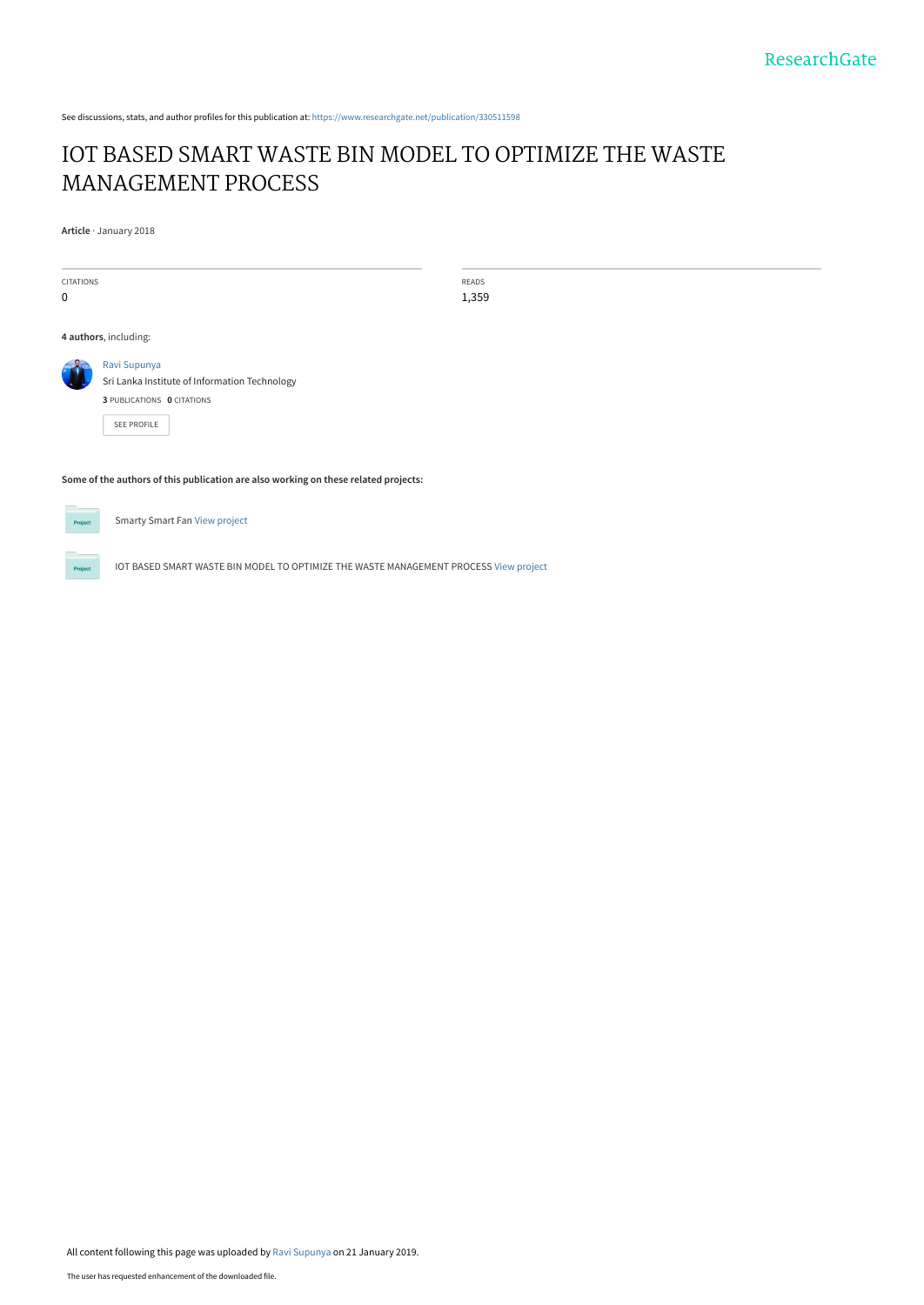## **IOT BASED SMART WASTE BIN MODEL TO OPTIMIZE THE WASTE MANAGEMENT PROCESS**

P.K.S. Kumari<sup>1</sup>, T.H.N.L. Jeewananda<sup>2</sup>, N.H.P.R. Supunya<sup>3</sup>, V. J. Karunanayake<sup>4</sup>

*Department of Information Technology, Faculty of Computing*

*Sri Lanka Institute of Information Technology, Matara, Sri Lanka*

#### **Abstract**

Waste management has become one of the crucial universal problems at present. The rapid growth in world population, their complex living styles and the rate of urbanization have increased the amount of solid waste produce. Therefore, having a proper monitoring mechanism is a must to manage the situation. This paper suggests a solution to enable the society to automate and optimize waste management process using Internet of Things (IOT) technologies. The proposed solution will notify the user and other authorities when the waste bins are getting filled or when there is an unusual condition inside the bins like having high temperature or high humidity. Users can take necessary action based on the details. Researchers have used the layered architecture to develop this model and the main objective of the project is to gather waste collecting data and inform householders and relevant authorities online. The proposed model provides dashboard, sound and light alerts in the system.

*Key words:* IOT, Smart Bin, Sensors, Sensor network, Waste Management

#### **Introduction**

Over the decades, human had their own ways of waste management mechanisms at household levels. They had simple life styles in which everything consumed was environmental friendly. The wastes produced at households were in small quantities and biodegradable. The houses had enough land space where the residents were able prepare garbage pits. Over the time, the waste turned into compost and was used in plantation as a fertilizer. The whole process was environmental friendly and sustainable.

Eventually, with the increase in population people tend to move into cities looking for better living standards. Land areas used to build houses became limited to a few number of perches and the goods/products consumed are readymade wrapped in artificial materials like polythene or plastics. In such a situation, it is unable to manage waste as done in the past. Thus, people tend to dump garbage into surrounding natural environments or waste disposal sites maintained by government authorities, however, garbage is not separated in either case. Due to the large population within city areas, the amount of garbage dumped into these places is increasing daily. The municipal solid wastes are generated in large quantities creating many social and environmental issues in many countries, including Sri Lanka.

Solid waste management is one of very important services every city government provides for their residents. While service levels, environmental impacts and costs vary dramatically, solid waste management is arguably the most important municipal service and serves as a prerequisite for other municipal action.

Waste collection is the collection of solid waste from the point of production (residential, industrial commercial, institutional) to the point of treatment or disposal. Municipal solid waste is collected in several ways:

- **o House-to-House:** Waste collectors visit each individual house to collect garbage. The consumer generally pays a fee for this service.
- **o Community Bins:** Consumers dump garbage in community bins that are placed at fixed points in neighborhood or locality. The waste is picked up by the municipality, or it's designated, according to a schedule.
- **o Curbside Pick-Up:** Consumers leave their garbage directly outside their homes to be collected by a garbage pick-up schedule arranged by the local authorities.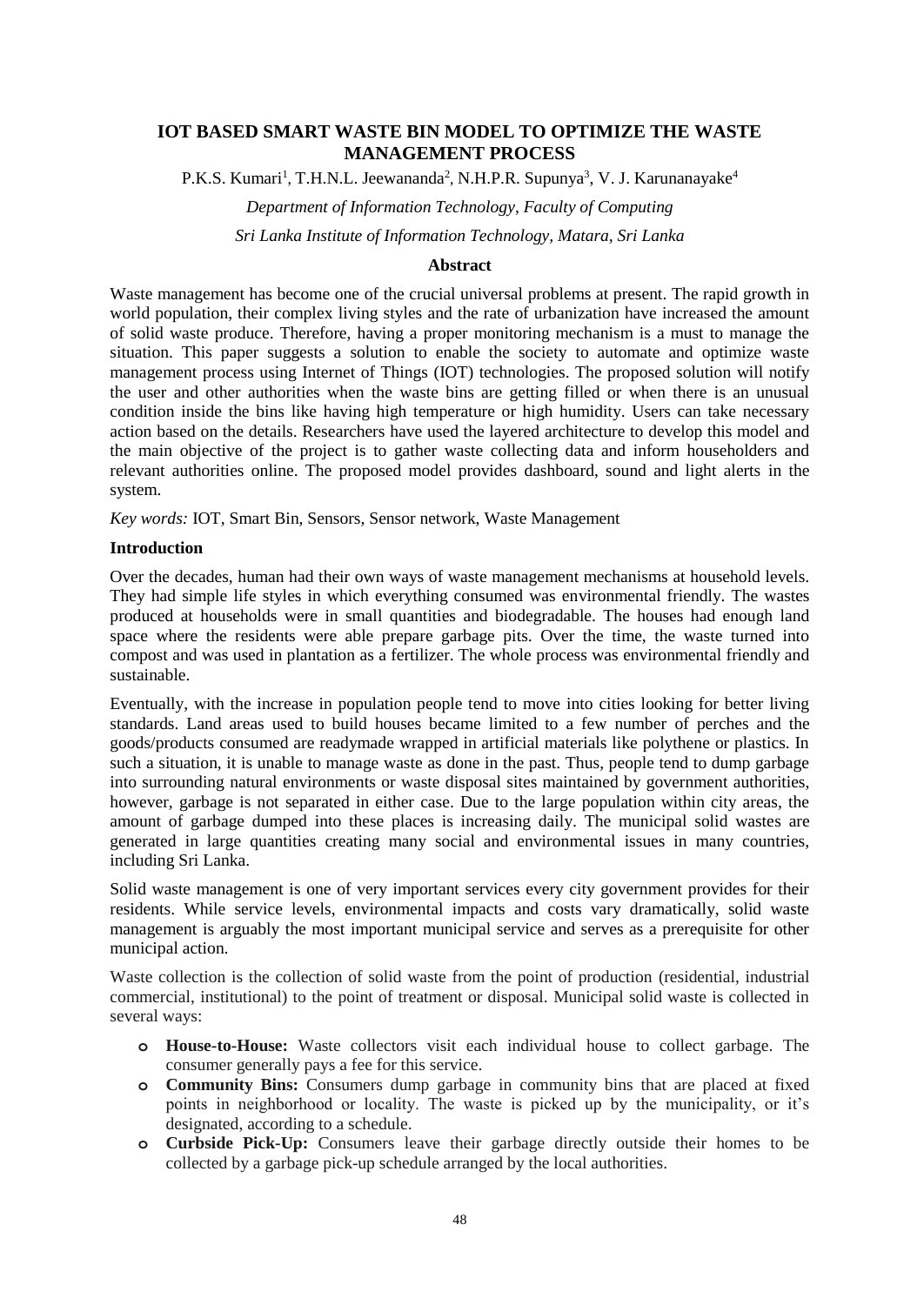**o Self-Delivered:** Generators deliver the waste directly to disposal sites or transfer stations, or hire third-party operators (or the municipality).

Though government authorities have implemented mechanisms to collect waste still it has loopholes. As estimated, waste generation in the country ranges between  $0.4 - 0.85$  kg per person and the total waste generation is estimated to be 6400 tons a day whereas waste collection is only about 3470 tons a day (*Sri Lanka Sustainable Energy Authority*/ *Waste Analysis*). Until collected, waste just piled up in bins or at surrounding areas. Uncollected solid waste contributes to flooding, air pollution, and public health impacts. There is no mechanism to inform the authorized parties about the sources where the waste is piled up, so, they can visit those places and pick up waste immediately.

To address the problems related to waste collection, this paper discusses a modern waste management system using Internet of Things (IoT). IoT is a concept of connecting any device to the Internet and to other connected devices. The IoT is a giant network of connected things and people – all of which collect and share data about the way they are used and about the environment around them. The authorities involved in waste management are beginning to develop and implement IoT-related solutions. The proposed IoT Smart Bin model is equipped with sensors and will make predictions based on the measurements gathered from the sensors. The model provides intelligence to waste bins which notifies the authorized parties about the waste collected locations.

## **Literature Review**

The management of waste has become more complex due to the amount of waste daily generated. The facilities provided by the municipal council and other local authorities cannot handle the increasing demand and needs. To increase the efficiency of waste collection efficiency, a modern approach needs to be implemented considering environmental, social and economic aspects. Many researches have been conducted under waste management both internationally and locally, where the authors attempt to give solutions to existing problems.

In the book "Interconnecting Smart Objects with IP" (Vasseur, J., & Dunkels, A., 2010) has explained the importance of smart cities. "The integration of Information and Communication Technology (ICT) with development projects can change the urban landscape by developing Smart Cities. Smart Cities can dramatically improve the citizens' quality of life, encourage businesses to invest, and create a sustainable urban environment". Smart cities are the next evolution in human habitation. In this situation human-beings will be surrounded by sensors and actuators within the context of Internet of Things.

The researchers in "Solid waste management challenges for cities in developing countries" (Guerrero, L. A., Maas, G., & Hogland, W., 2013) stated that mainly due to the increasing generation of waste, the burden posed on the municipal budget as a result of the high costs associated to its management, the lack of understanding over a diversity of factors that affect the different stages of waste management and linkages necessary to enable the entire handling system functioning."

According to the World Bank report "What a Waste: A Global Review of Solid Waste Management" (The World Bank Group) the criticality of the problem at the global level is shown. "Current global MSW (Municipal Solid Waste) generation levels are approximately 1.3 billion tons per year, and are expected to increase to approximately 2.2 billion tons per year by 2025." Further the report states the link between the level of economic development and the amount of waste produced, Solid waste is inextricably linked to urbanization and economic development. As standards of living and disposable incomes increase, consumption of goods and services increases, which results in a corresponding increase in the amount of waste generated.

In the paper "IGOE IOT Framework for Waste Collection Optimization" (Lokuliyana, Jayakody, Rupasinghe, & Kandawala, 2017), focused on implementing a waste management system using an IOT Based framework. As the research outlines, they propose a layered architecture to handle the waste collection process where an optimization algorithm is derived for the existing business process. The proposed sensor based system attempts to achieve higher efficiency and lower latency by implementing this IOT Based Framework in the current waste management process.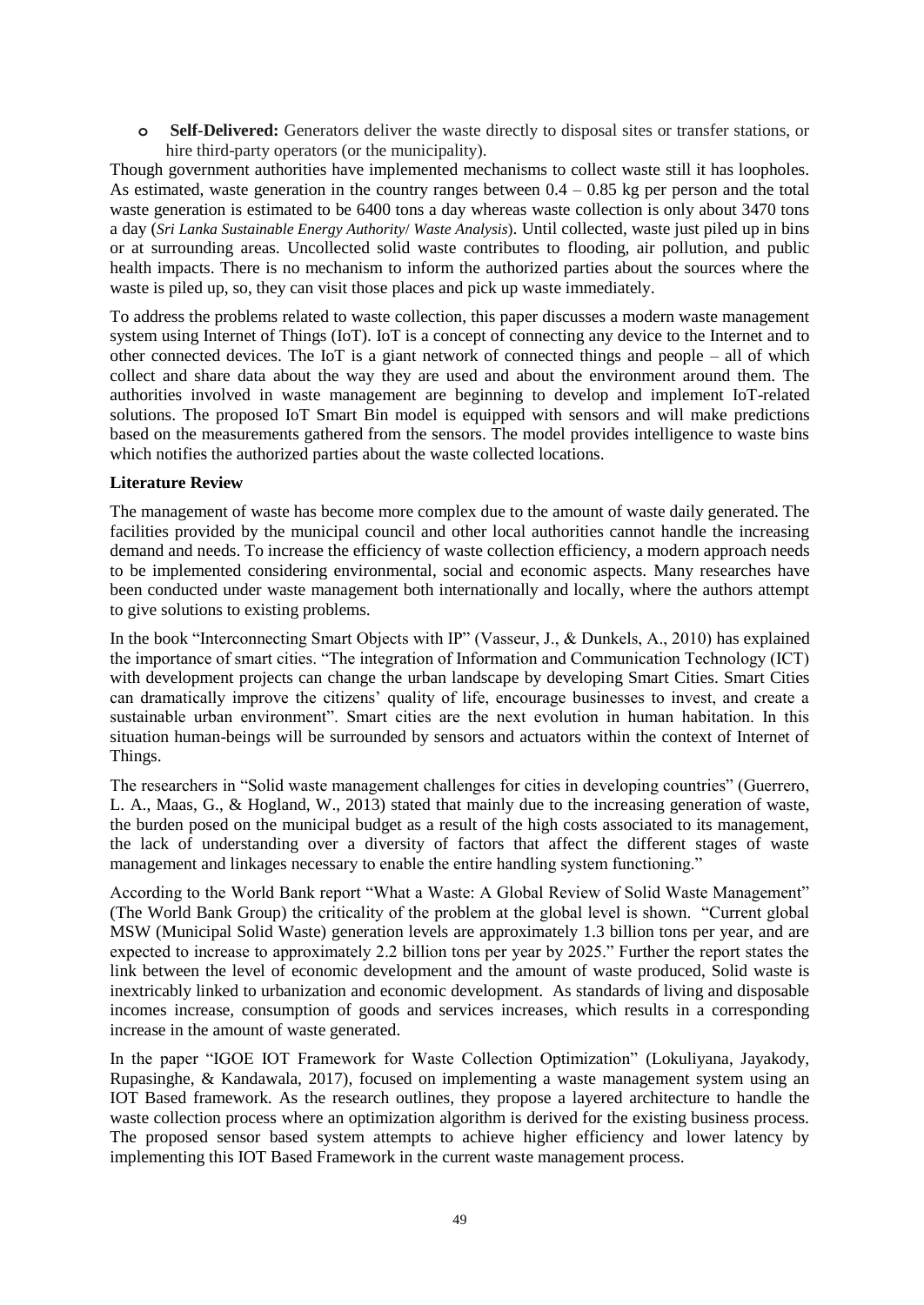The paper "Research on Application of IOT in Domestic Waste Treatment and Disposal"(Wang & CAO, 2014) discussed about the application of IOT in domestic waste management focused on waste traceability, dynamic trajectory tracking and parameter monitoring which will support to improve waste management process. The paper outlines the use of RFID, GIS and GPS technology and sensor network in identification of waste sources and monitor tracking. The researchers have been able to make some achievements and also pointed out some off the technical problems encountered such as low power consumption, low cost, miniaturization of wireless sensors, and coordination of technical standards.

The paper "Municipal Solid Waste Recycle Management Information Platform Based on Internet of Things Technology" (Tao & Xiang, 2010), studied about the current research situation of Municipal Waste Management (MWM) of Wuhan, the center of central china's largest city. Based on the studies conducted, it identifies the current waste disposal problems and proposes a framework of waste cycle management information platform based on Internet of Things (IOT).

The paper "WECO: A Wireless platform for monitoring recycling point spots" (Gomes, Brito, Mendes, Cabral, & Tavares, 2012), studied about the usage of wireless sensor networks on waste management. The paper proposes a wireless embedded solution for monitoring the waste level of the bins located in recycling spots. According to the experiments conducted by the researchers, proposed platform performed as a good solution for a low cost, low power wireless monitoring system.

Although considerable amount of efforts have been made by many researchers and other entities tackling and improving waste-management problems, still major gaps can be identified in research domain. Within Sri Lanka, the waste management operators, do not use proper monitoring mechanism to manage the situation. Adding a bit of modern technology to our waste bins will solve most of our problems in the process and the smart-bin has a lot of advantages. Even the paper "IGOE IOT Framework for Waste Collection Optimization" proposes a framework; still there is no implemented system to overcome waste-management problems. The prototype model proposed by the authors of the "IOT Smart Waste Bin Model" comes up with an implementation model which can be used to maintain the hygiene level at the places where the waste are being produced on continuous basis. Further it is needed to maintain a higher level of hygiene in hospitals, hotels, markets.

#### **Methodology**

The proposed IOT based Smart Waste Bin Model consist of Data Gathering Layer (DGL), Data Processing Layer (DPL) and Data Demonstration Layer (DDL). As shown by the following figure, the Data Gathering Layer (DGL) consists with different types of sensors used to take the measurements from the waste bin. The sensor readings taken by the Data Processing Layer (DPL) which uses a micro controller (Raspberry Pi module) for the processing. According to the logics defined, the Smart Bin Model will make predictions about the temperature level, humidity level and the capacity of the waste bin. The MQTT protocol, handles the message transmission between the micro controller sub system and the dash board. The Data Demonstration Layer (DDL) consists with Alert Notification Sub System and a Dash Board. The Alert Notification Sub System (ANS) consists with different types of indicators which show the temperature level, humidity level, remaining waste bin capacity level and a sound buzzer to alert the waste collecting parties about the status of the waste bin. The Dash Board visualizes the sensor measurements and the notifications to the authorized parties.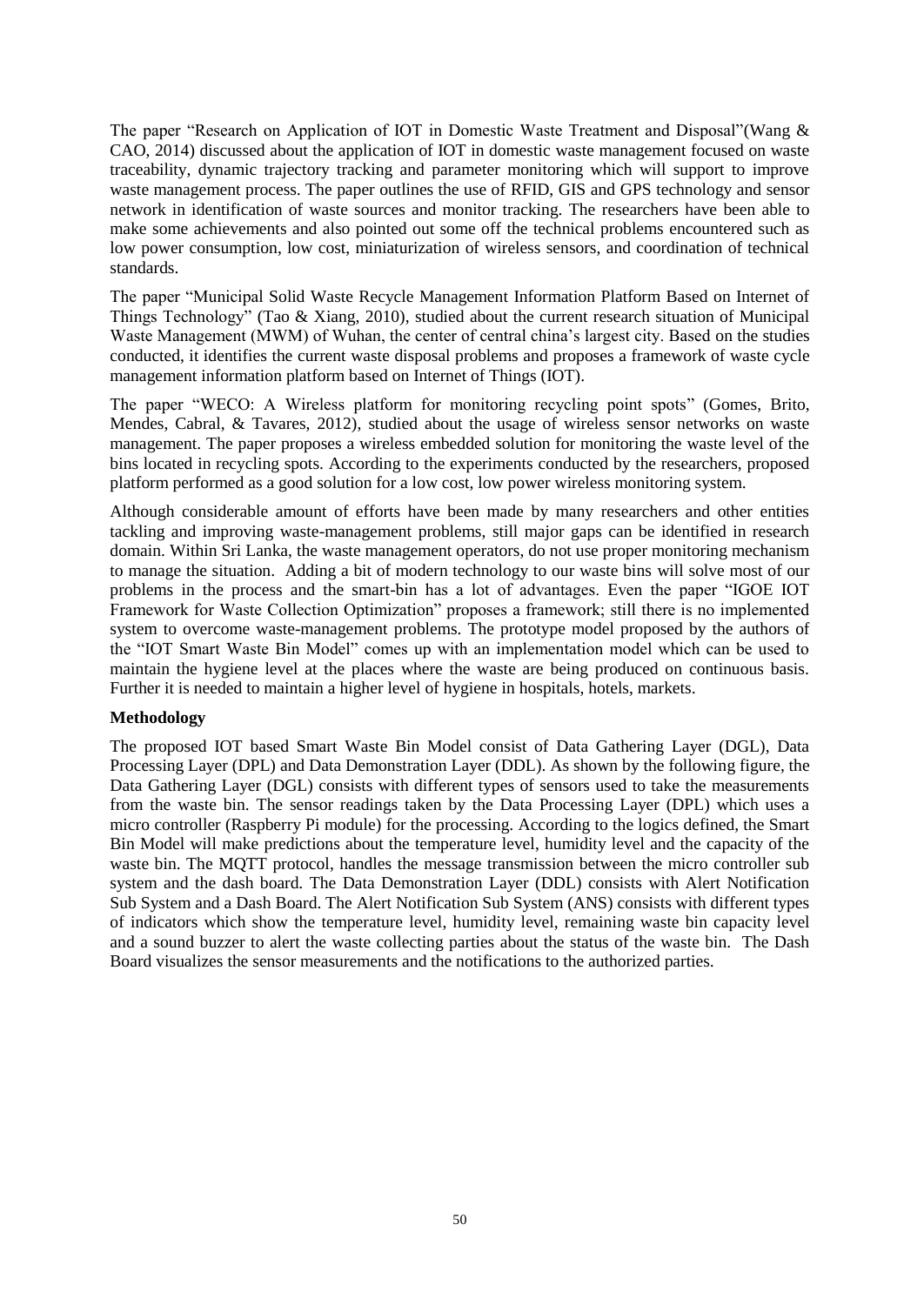

Fig. 1 System Overview of IOT based Smart Waste Bin Model

## *A. Data Gathering Layer (DGL)*

The IOT Smart Waste Bin Model developed to be deployed in legally authorized pre-defined waste disposal areas situated around the country. When designing the model mainly the authors were focused on making a prediction system based on the remaining waste in bins.

The main objective of this simulation module is to deploy a sensor based network into authorized waste disposal areas so it will gather data from sensors to make predictions about the waste levels and develop a notification system which will inform the local authorities about highly prioritized waste collecting sources.

Different types of sensors (DHT-11, HY-SR05) used to collect the data from the waste bin which is equipped with the Raspberry Pi module. The DHT-11 sensor is used to measure the temperature and humidity level of the waste leftover inside the waste bin. The ultrasonic distance sensor (HY-SR05) used to measure the filled level of the waste bins.

The data which taken from the sensors are transferred to the Data Processing Layer (DPL) to analyze and visualize them using the Data Demonstration Layer (DDL).

## *B. Data Processing Layer (DPL)*

The micro controller uses Node-Red, which is a programming tool that comes with the raspberry pi used in wire hardware devices, APIs and online services that support IOT Applications.

Node-Red (*Node-RED , Flow-based programming for the Internet of Things*.), uses different types of node flows and according to the type of sensors connected with raspberry pi unit, it collects the data transferred and analyzes the data to make the predictions according to the Logic defined to the flows.

The data transferred by the sensors are analyzed by the micro controller at this point. The controller takes the DHT-11 sensor measured temperature and humidity level (*DHT11 Product Manual*) of the smart waste bin. When the waste inside the bin degraded it produces gases like ammonia which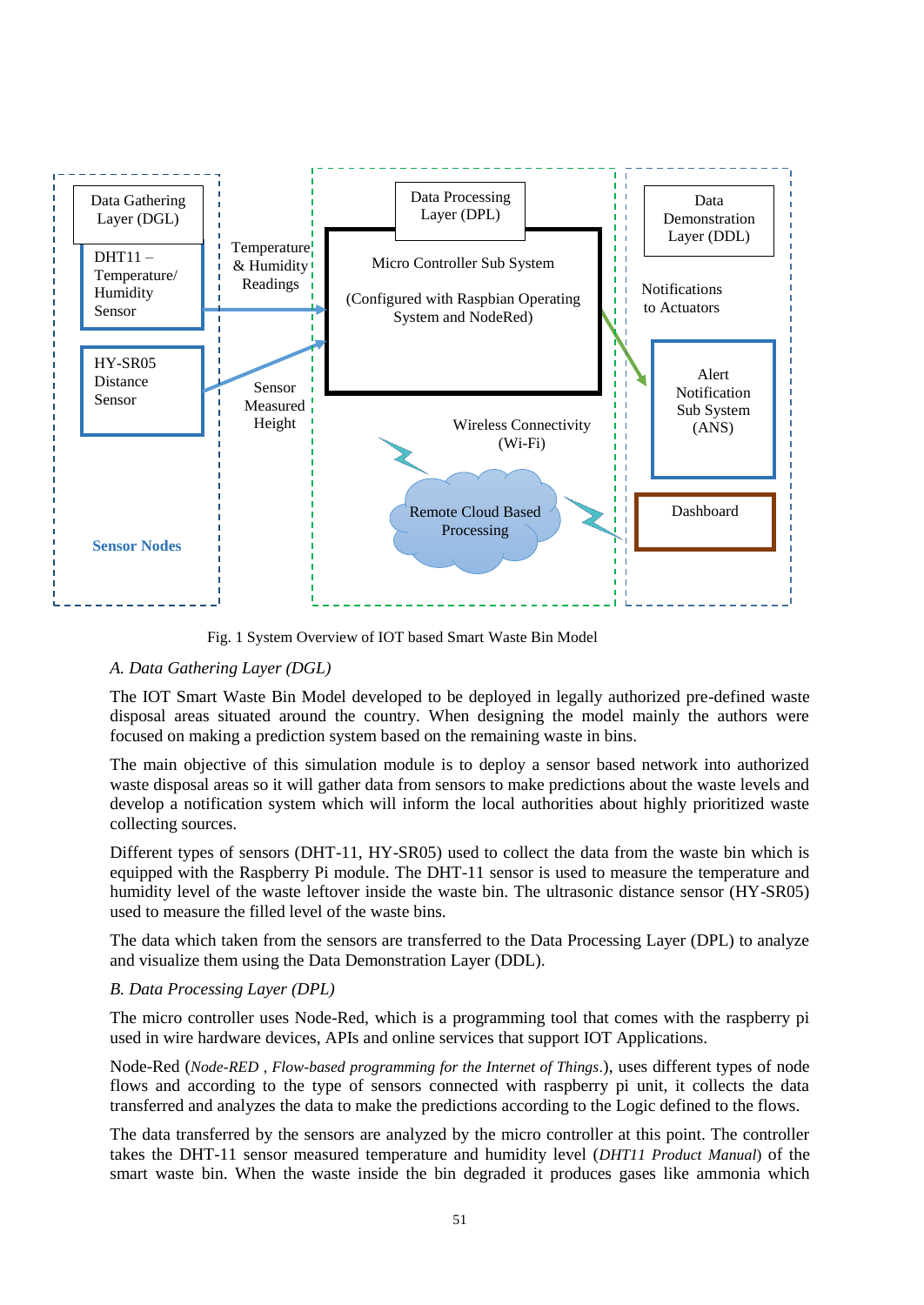results in increasing temperature level. Most of the waste bins located by the waste collecting parties are closed with a lid. When the temperature level increases due to the gases retain inside and need to take necessary proactive actions based on the details, to prevent any accidental damages. The humidity level inside the bin measured is to inform the ambient condition of the bin owing to ensure about the proper functioning of other sensors. With high humidity the fungus reaction increases while producing unpleasant smells in surrounding. Notifying the measurements will prevent to such situations.

The HY-SR05 sensor (*HC-SR05 / HY-SRF05 Precision Ultrasonic Distance Sensor*) is used to measure the filling level of the smart waste bin. When the sensor reading taken by the controller, according to the remaining capacity of the bin, it will inform the percentage of the filling level to the authorized parties.

MQTT protocol (*MQTT Protocol*,*for MQ Telemetry Transport.*) is used by the IOT module within the Data Processing Layer. MQTT is a machine-to-machine (M2M)/"Internet of Things" connectivity protocol. It was designed as an extremely lightweight publish/subscribe messaging transport.

MQTT uses a topic based mechanism, where according to the data gathered from the sources (sensors) the MQTT publisher, publishes the topics according to the sensor readings in to MQTT Broker, when needed the MQTT Subscribers (authorized parties) will make a connection with the MQTT broker and take the topics for its use as shown by the figure 02.



Fig. 2 MQTT Protocol Topic Transmission

When the MQTT server gets the data from Data Gathering Layer (DGL), it publishes the topics to the MQTT Broker. According to the threshold levels defined for the temperature, humidity and filling level the alert messages will be sent by the MQTT broker to the MQTT subscribers informing the critical level of measurements (temperature/humidity/bin capacity).

### *C. Data Demonstration Layer (DDL)*

The IOT Smart Waste Bin module developed to make predictions, based on the data collects from the sensors. It uses a cloud based platform to integrate Smart Waste Bins and the authorized parties (subscribers). The sensor measurement visualizes the user by integrated online dashboard where subscribers can get connected. Charts, meters, indictors which show temperature readings, bin capacity level and humidity readings are shown similar to figure 03.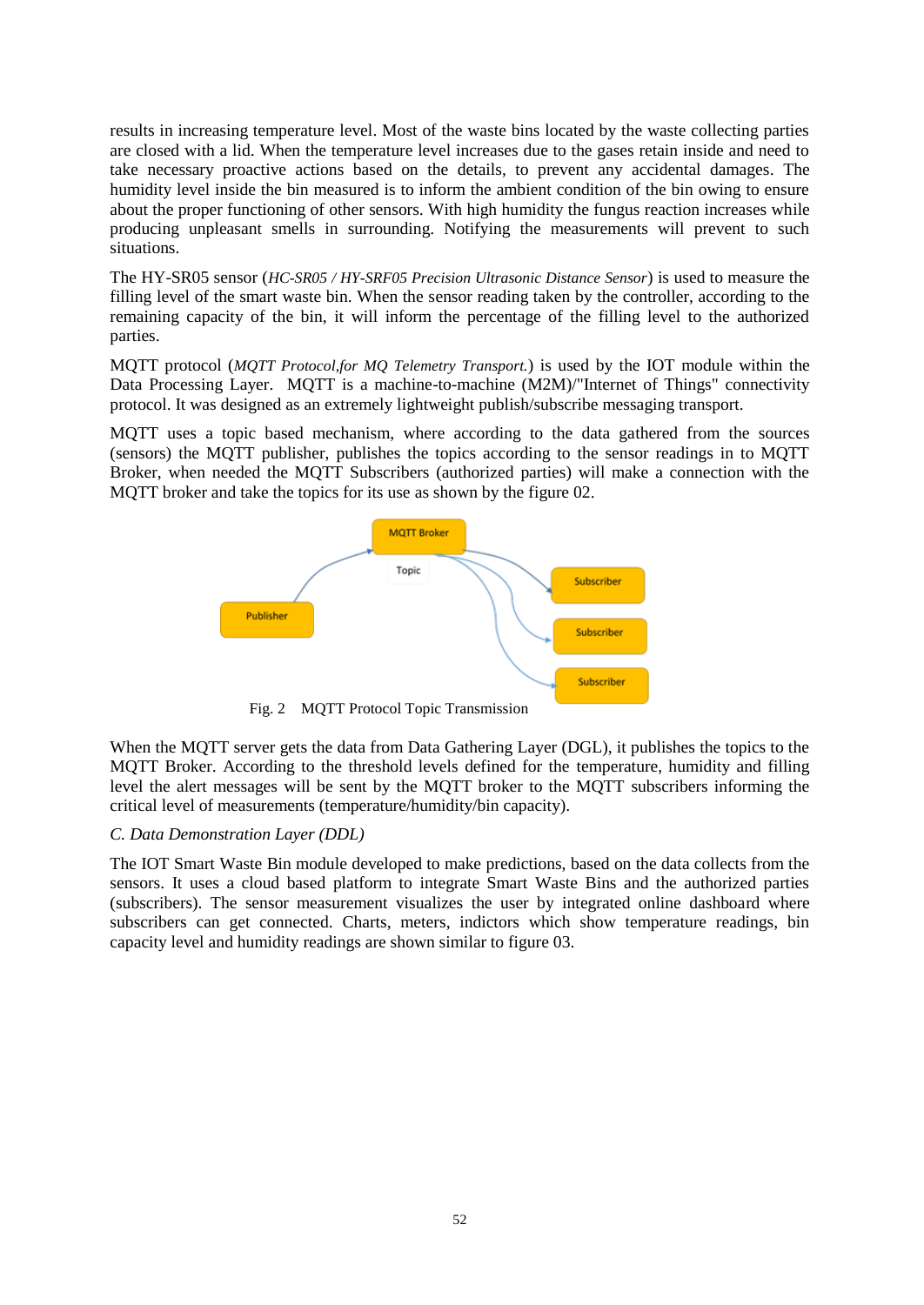| INVUCTIVELY FIDIOIDUPALIC A<br>THE INDUCTIVED DOSTIDUOID<br>But Secure   https://iotgroupx1.au-syd.mybluemix.net/ui/#/0<br>☆<br>四 :<br>C<br>$\leftarrow$<br>$\rightarrow$<br><b>III</b> Apps<br>IBM Bluemix <b>D</b> <sup>1</sup> Online Screen Record<br><b>IOTGroupX</b> - Garbage Management System |                                                                              |                                                                        |                                                |  |  |  |  |
|--------------------------------------------------------------------------------------------------------------------------------------------------------------------------------------------------------------------------------------------------------------------------------------------------------|------------------------------------------------------------------------------|------------------------------------------------------------------------|------------------------------------------------|--|--|--|--|
| <b>Bin Capacity</b><br><b>Bin Capacity</b>                                                                                                                                                                                                                                                             | chart<br>28                                                                  | <b>Humidity</b>                                                        | <b>Message Board</b>                           |  |  |  |  |
| 100<br>Free<br>Filled<br>75<br>50                                                                                                                                                                                                                                                                      | 27.5<br>27<br>$26.5 -$<br>26<br>18:22:36<br>18:22:53<br>18:22:41<br>18:22:46 | 61<br>100<br>%<br>$\bullet$                                            | GAS<br>Alert<br>$\frac{0}{2}$<br>$\frac{0}{2}$ |  |  |  |  |
| 25                                                                                                                                                                                                                                                                                                     | <b>Temperature</b>                                                           | chart<br>62                                                            |                                                |  |  |  |  |
| 0<br>15:00:00<br>19:00:00                                                                                                                                                                                                                                                                              |                                                                              | $61.8 -$<br>$61.6 -$                                                   | <b>TEST BUTTN</b>                              |  |  |  |  |
| Filled<br>Free<br>17%<br>83%                                                                                                                                                                                                                                                                           | 100<br>c<br>$\Omega$                                                         | 61.4<br>$61.2 -$<br>61<br>18:22:42<br>18:22:47<br>18:22:37<br>18:22:53 | <b>BUZZER TEST</b>                             |  |  |  |  |

Fig. 3 Data Visualization Dashboard

The algorithms defined to the MQTT flows used to identify the highly prioritized waste disposal places so the authorized parties can visit those places to collect the waste into vehicles used.

The prediction algorithm is as follows,

- *1. While (sensor published the topic about reading = true)*
- *2. If high priority level set = true*
- *3. Mark the waste disposal location*
- *4. Send an alert message to activate actuators*
- *5. Monitor the status respond*
- *6. Else*
- *7. Visualize the current status to the dash board (Sensor Readings)*

Periodically, the sensors connected to the IOT Smart Waste bin model give the readings to the MQTT sever configured in Cloud Based System. According to the logics defined by the Node-Red flows, it analyses the readings and give the responses accordingly. When the measurements are in the critical level the notifications will be sent to the local authorities informing the wastes need to be collected from the particular locations.

The figure 04 depicts flow diagram of IOT Smart Waste Bin Model. The sensor measurements will be continuously fed to the MQTT server and the system will update dash board accordingly.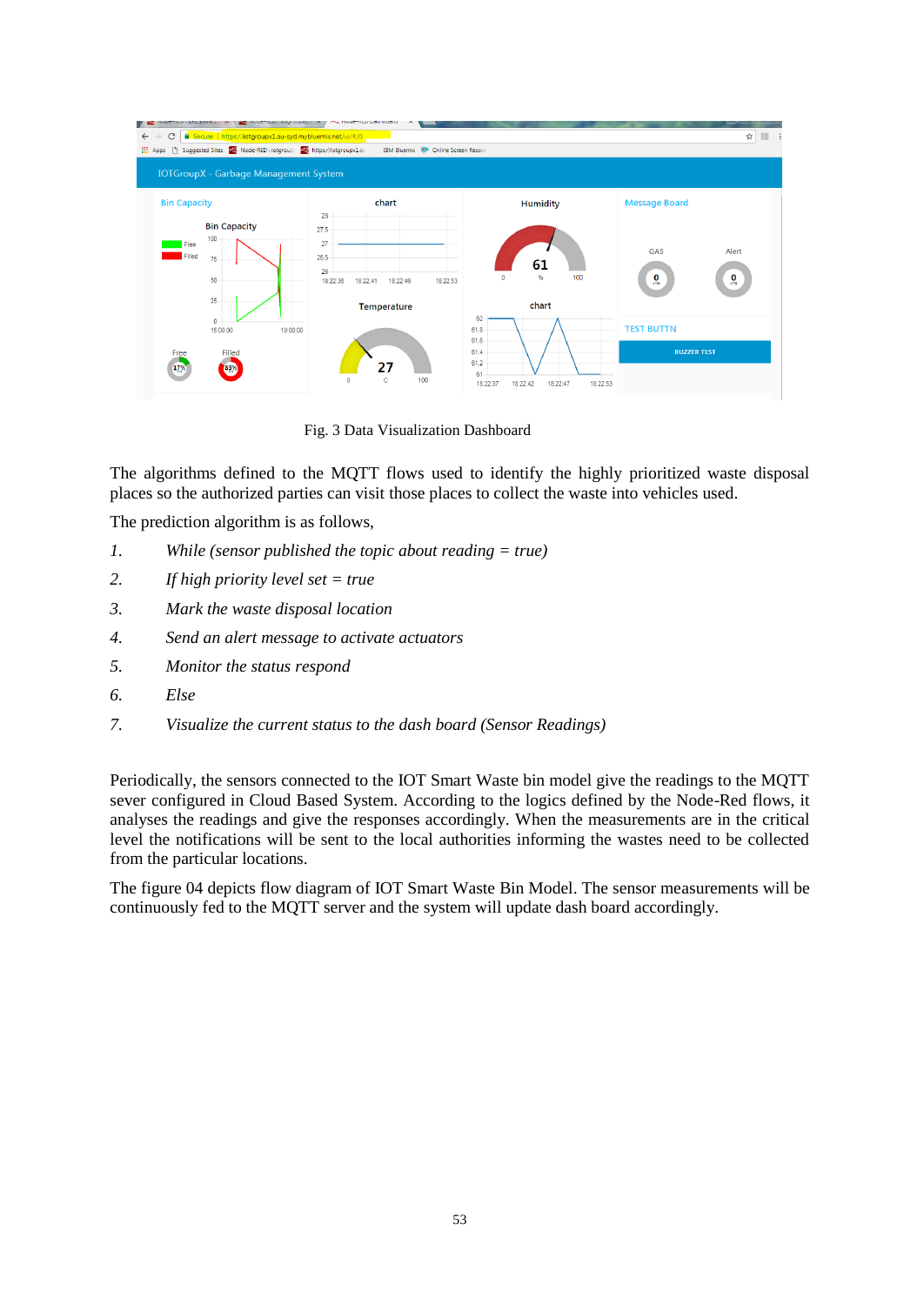

Fig. 4 Flow Chart of IOT Smart Waste Bin Model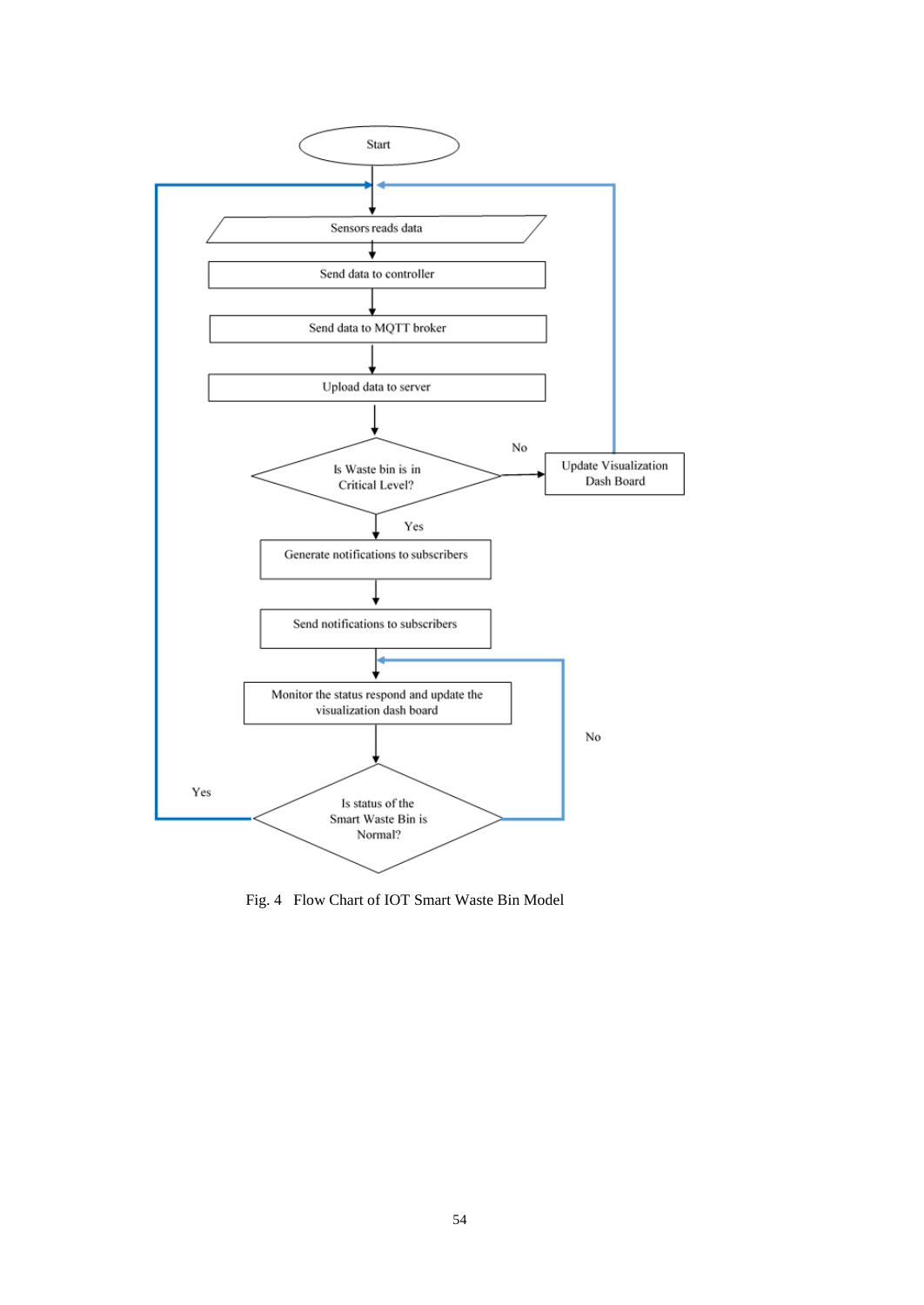**4. Result and Discussion of the Prototype Model**



Fig. 5. IOT Module Integrated to the Smart Waste Bin

The IOT Smart Waste Bin model equipped with sensors detect the measurements and node transfers to the MQTT Server, where the height is measured using the ultrasonic sensor, through the following equation (1) the MQTT Server calculates the remaining capacity of the waste bin.

 $RC = H_b - S_h$  (1)

RC - Remaining Capacity of the bin

 $H_b$  = Height of the bin

S<sup>h</sup> - Sensor Measured Height

When the RC  $\leq$  Critical Level, the MQTT Publisher sends an alert message notifying the bin capacity level. Using the test data shown by the table 1 the distance sensor (HY-SR05) connected to the IOT module tested to verify the states of the notifications.

| <b>Status</b> | $RC\%$            | Test Data (cm) | Respond of IOT Module                                                            |
|---------------|-------------------|----------------|----------------------------------------------------------------------------------|
| Normal        | $> 30\%$          | 100, 75, 45    | No Alert, visualize current status to dash<br>board                              |
| Critical      | $\epsilon = 30\%$ | 30, 28, 25     | Sound Alert, Red LED indicator and Alert<br>Notification sent to MOTT Subscriber |
| Full          | $= 0 \%$          | $\Omega$       | Sound Alert, Red LED indicator and Alert<br>Notification sent to MOTT Subscriber |
| Ignore        |                   | >100           | Discard the measurements                                                         |

*Table 1 : Distance Sensor Bin Capacity Test Data*

According to the DHT-11 sensor temperature measurement  $(S_t)$  based on threshold temperature level  $(T<sub>t</sub>)$ . Using the test data shown by the table 2 the temperature sensor (DHT-11) connected to the IOT module tested to verify the states of the notifications.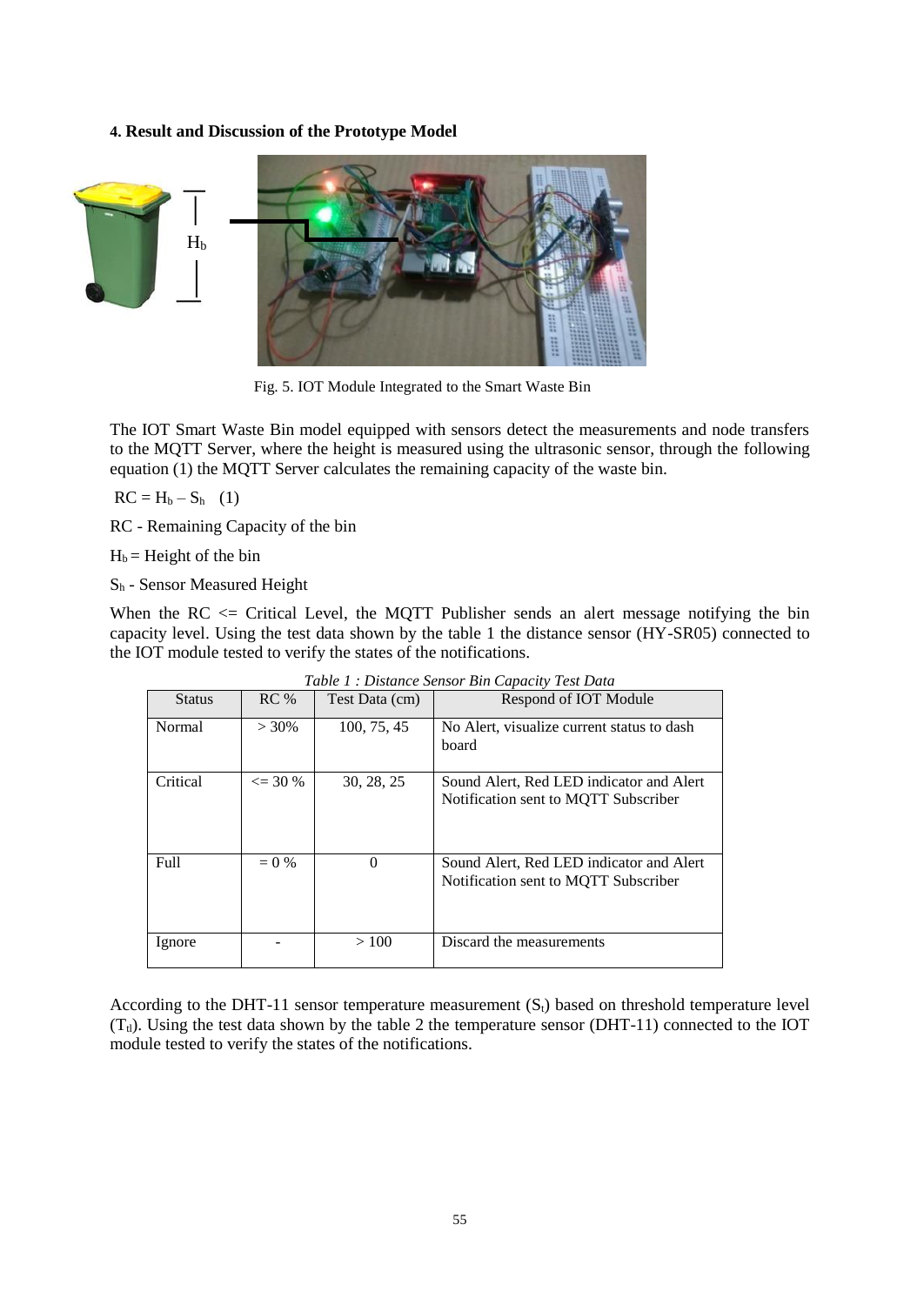| Tuble 2. Temperante Level measuring Test Duite |                        |                  |                                                                                  |  |
|------------------------------------------------|------------------------|------------------|----------------------------------------------------------------------------------|--|
| <b>Status</b>                                  | temperature            | <b>Test Data</b> | Respond of IOT Module                                                            |  |
|                                                | measurement<br>$(S_t)$ | $(^{\circ}C)$    |                                                                                  |  |
| Normal                                         | $\rm < T_{\rm fl}$     | 32, 34, 37       | Green LED Indicator, visualize current status to dash board                      |  |
| Critical                                       | $>= T_{\rm th}$        | $75 - 85$        | Sound Alert, Red LED Indicator and Alert Notification sent<br>to MQTT Subscriber |  |

*Table 2: Temperature Level Measuring Test Data*

As explained in the methodology, the IOT Smart Waste Bin prototype model responded successfully with expected results.

## **Conclusion & Recommendation**

The authors of the IOT Based Smart Waste Bin model proposes a prototype model which can be implemented as a monitoring and notification system the municipal operators can use to realize the tractability of the waste sources. The Smart Waste Bin model can be introduced into places where the higher level of hygiene environment should need to be maintained such as hospitals, hotels, supermarkets and many more. This model can be used as a sensor node to an integrated waste management system runs in cloud or fog system environment. The collected information can be used to optimize and reduce human resources, equipment used and plot optimizes routes for collecting vehicles reduce operation cost than right now.

As future work, other type of measurements such as toxic gas levels, radiation level inside the waste bins and weight of collected solid waste can be also detected or measured by integrating relevant sensors to the proposed model accordingly.

#### **References**

- Vasseur, J., & Dunkels, A. (2010). Interconnecting smart objects with IP: the next Internet. Retrieved December 20, 2017, from http://www.portal.inf.ufg.br/~brunoos/books/Interconnecting%20Smart%20Objects%20with%20I P.pdf
- Guerrero, L. A., Maas, G., & Hogland, W. (2013). Solid waste management challenges for cities in developing countries. Waste Management, 33(1), 220-232. doi:10.1016/j.wasman.2012.09.008
- Amy Nordrum Posted 18 Aug 2016 | 13:00 GMT. (2016, August 18). Popular Internet of Things Forecast of 50 Billion Devices by 2020 Is Outdated. Retrieved December 20, 2017, from https://spectrum.ieee.org/tech-talk/telecom/internet/popular-internet-of-things-forecast-of-50 billion-devices-by-2020-is-outdated
- Arebey, M., Hannan, M. A., Basri, H., Begum, R. A., & Abdullah, H. (2010). Solid Waste Monitoring System Integration based RFID,GPS and Camera. 2010 International Conference on Intelligent and Advanced Systems (pp. 1-5). Kuala Lumpur, Malaysia, Malaysia: IEEE. doi:10.1109/ICIAS.2010.5716183
- Gomes, T., Brito, N., Mendes, J., Cabral, J., & Tavares, A. (2012). WECO : A Wireless platform for monitoring recycling point spots. 2012 16th IEEE Mediterranean Electrotechnical Conference (pp. 468-472). Yasmine Hammamet, Tunisia: IEEE. doi:10.1109/MELCON.2012.6196474
- Lokuliyana, S., Jayakody, A., Rupasinghe, L., & Kandawala, S. (2017). IGOE IoT Framework for Waste Collection Optimization. 2017 6th National Conference on Technology and Management (NCTM) (pp. 12-16). Malabe, Sri Lanka: IEEE. doi:10.1109/NCTM.2017.7872820
- Sri Lanka Sustainable Energy Authority. (2017, 10 1). Retrieved from http://www.energy.gov.lk/renewables/research-development/waste-analysis
- Tao, C., & Xiang, L. (2010). Muncipal Solid Waste Recycle Management Information Platform Based on Intenet of Things. 2010 International Conference on Multimedia Information